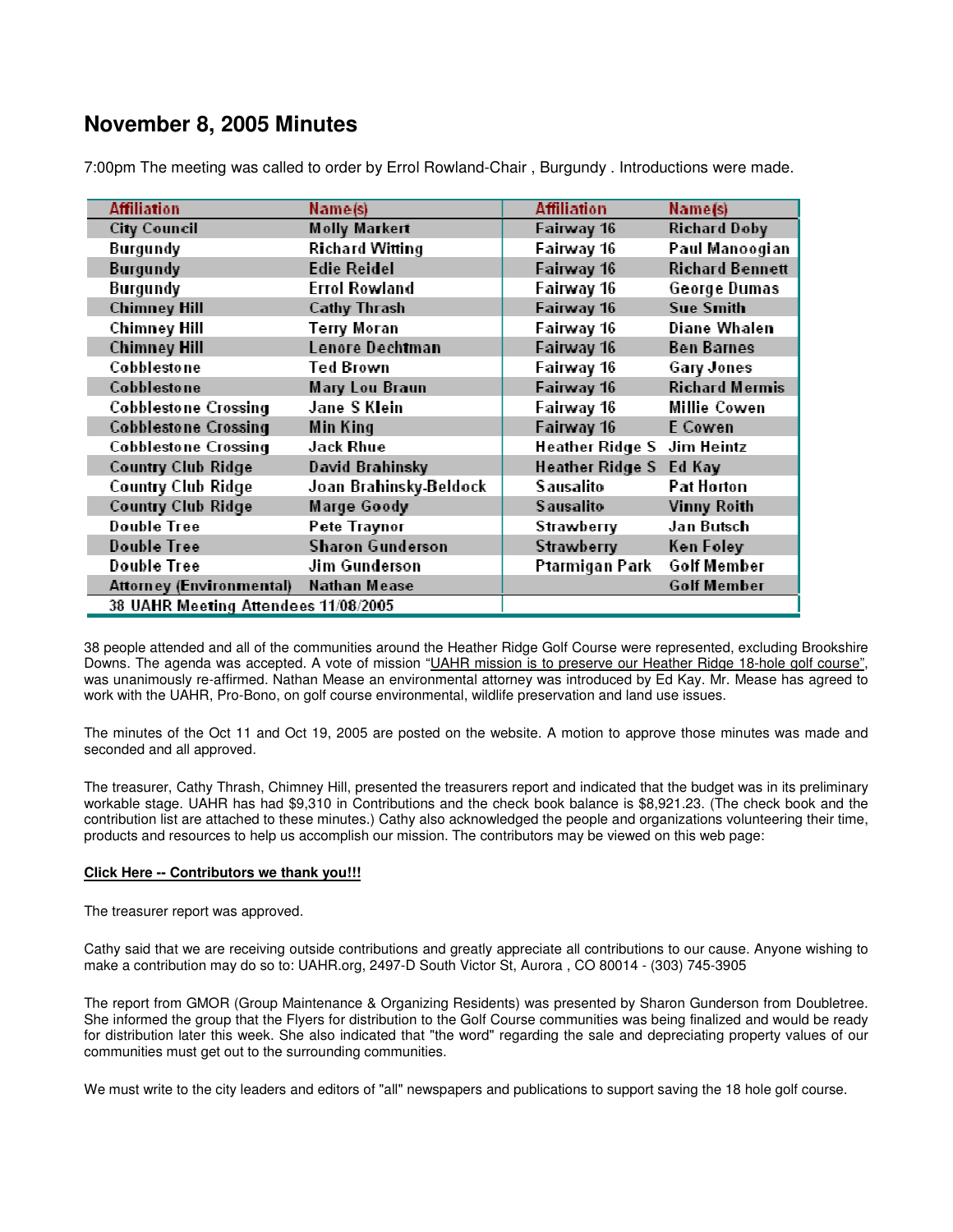Next Errol asked for suggestions for improvement of the website. One important thing we need is a simple description of what a "special district" is and how it applies to our mission. We are looking for a volunteer to put this in layman's terms, so that we all can understand it. We must be vigilant and alert in our communities. Take note of any thing out of the ordinary, activities that may be contrary to our mission, and notice and question any company or individuals who are surveying or measuring land boundaries of any type.

Next, George Dumas , Fairway 16, spoke regarding the GCAAG. He stated that we are on schedule with the formation of the special district (SD). Preparation for forming the SD is a 38 step process and Gary White, our attorney is assisting us in getting this to the May 6, 2006 ballot. The question was raised as to the private/public status of the Golf Course after a SD was formed. George said the golf club would be public but there would be a staging or hierarchy of services. For example one scenario might be golf members (because they pay a fee every month for unlimited golf) would have the highest priority of services, privileges and tee times. People in the SD then would have the next priority of services, privileges and tee times. The public would then have the remaining and the lowest priorities of services, privileges and tee times. The three questions to be voted on in May are:

- 1, Should we form a SD?
- 2. Should bonds be issued for the SD?
- 3. Should taxes be assed for the SD?

Gary White, UAHR SD attorney was unable to attend the meeting however he did provide answers to a few questions:

- 1. Can we elect to include the golf course grounds in the special district even if the owner of the golf course does not want it to be in the special district?
	- **A.** Generally, the golf course may be included as long as its taxable value is not more than 50% of the taxable value of the entire special district to be organized. There are other considerations as well that we will need to address, but this general response will probably suffice for the moment.
- 2. We have been approached by an environmental attorney offering his services Pro-Bono. We have had some suggest we initiate an EPA study. What is your opinion about working with him and initiating an EPA study?
	- A.I don't have a sense about this certainly, if you have to fight a hostile redevelopment effort, every tool you can find to do so will be helpful, including environmental counsel.
- 3. Are you waiting for anything from us to provide you?

**A.** No ----------

- 4. When will you have some info for us regarding bonding and tax numbers?
	- A. I have a first run of numbers now. I have a call into the gentleman who ran them for me to get some clarification on a couple of points. We'll be ready to nail down a RANGE of dollars in the next week to 10 days, assuming I can reach him.
- 5. Is your firm on schedule with the time line -- RE: the items needing to be accomplished to form the special district?
	- A. Yes, in fact we are working with the City now to push back into January a proposed November deadline for proposing new districts for the May 06 election. I think we will have until late December before we have to pull the trigger.
- 6. Has the developer Andy Klein been in touch with you?
	- A. He left me a voice mail yesterday asking me to call him. I have not yet returned the call. I assume there is no problem with me talking to him. (We have asked to be include in any meetings Gary has with any developer regarding the Heather Ridge golf course)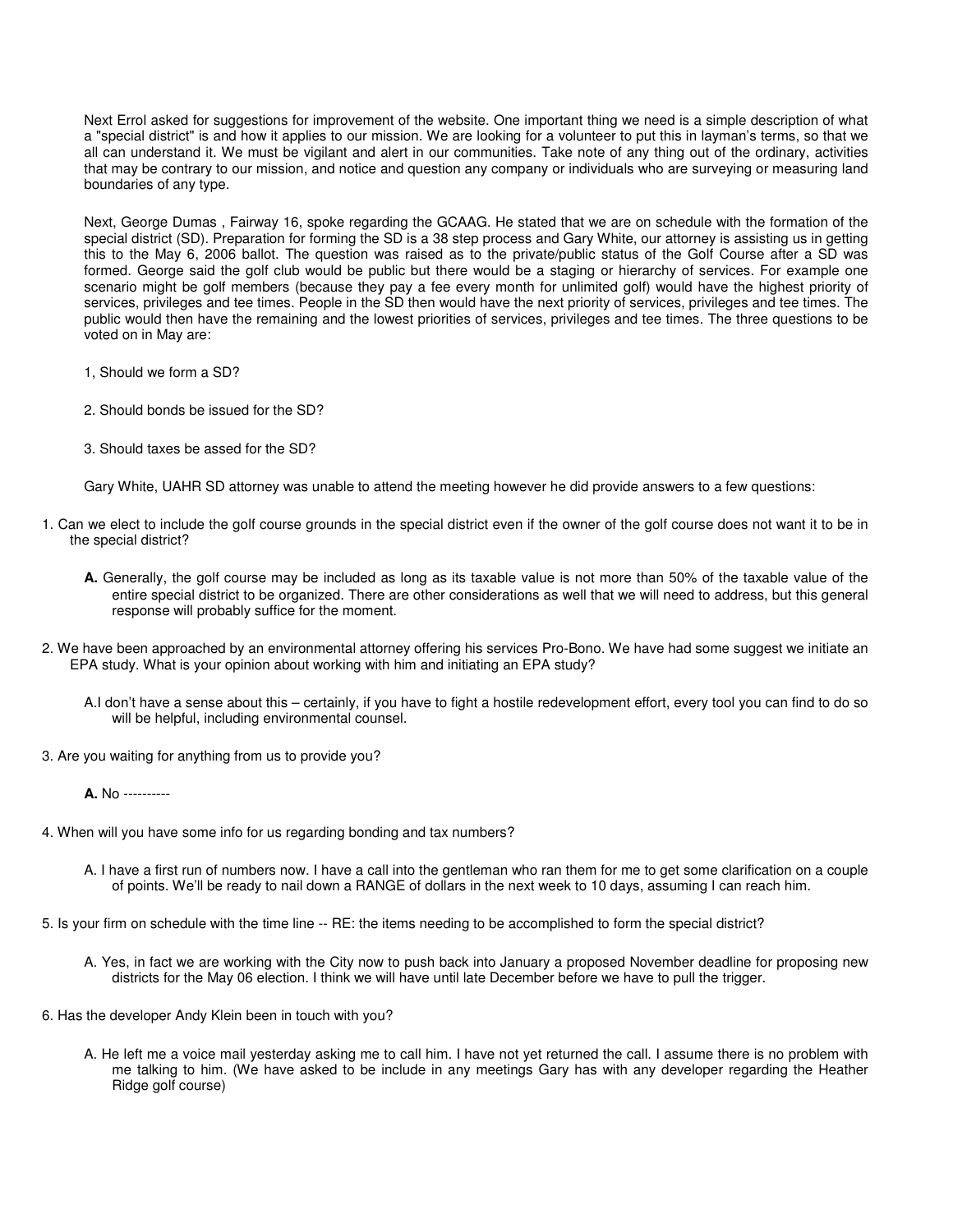- 7. The last time we talked, you said you had been talking to the mayor. Any news at the city we should know about?
	- A. I have spoken with Nancy Bailey in the Office of Development Assistance about the change to standard policy for districts regarding golf courses. She thinks the City would support a change to the service plan to allow us to do what we want to do. She can't speak for the Council. The Mayor will support the change. Nothing further except as noted above. Thanks. Gary

Many questions were raised regarding city officials and their discussions with developers and our attorney. It was determined that we must get involved in communication with the Mayor and our Council representatives via email, letters and calls regarding the state of the 18-hole Heather Ridge golf course.

Ed Kay, Heather Ridge South, introduced Nathan Mease, who attended the meeting and has offered to work, pro-bono, on environmental issues related to any attempt to destroy the golf course. The environment is Nate's passion and one of his internships in law school was with the EPA. Nate made several good points at the meeting.

He stated that environmental law includes the "preservation of the human quality of life". He was welcomed as our environmental lawyer and will work with us regarding this aspect of survival.

Ed Kay presented a brief summary of the financial plan. Ed, Errol and Lee Eldredge, CPA, Burgundy have been working on in conjunction with golf managers and using the financial information provided by the city on three municipal courses. Ed said that when he initially got involved in UAHR he was skeptical about the financial projections and the future of the UAHR's mission. Ed said that based on very conservative numbers, using several possibilities for membership, the business model we were using, would generate a net income of approximately \$1,250,000 and that this figure would service a debt load far in excess of anything that could be conceivably needed to own, refurbish and operate the club. Ed said this figure was so high, the course could fund itself, making the increase in property taxes negligible and allowing for the early retirement of any bonds issued. He continued that if these projections were to optimistic, you could chop them in half and still fund all the debt you could conceivably need. He, also, suggested getting someone to operate the restaurant and bar with catering facilities. The people of the SD would get a percentage of the restaurant intake and this could be a way to pay off the bonds.

Vinny Roith, Sausalito , spoke regarding the offers on the Golf Course and said a purchase is not definite.

Dick Bennett, F-16, brought up the possibility of a referendum that would put the question to the voters of Aurora "Shall the zoning of Heather Ridge Golf Course be changed to allow it to be plowed under for more Housing Development?" It is unclear if this could be done in concurrence with the forming of the SD. We need to clarify this with Gary White.

This all poses the question "What do we do now?" **It is time to ACT! Our backyard is in jeopardy of falling into the hands of a housing developer. The value of the golf course must remain -- the value of the golf course -- NOT -- of land that can be developed. We need to inform all the neighborhoods through the media, phone calls, emails and letter mailing campaign. The message is a united one: UAHR mission is to preserve our 18-hole Heather Ridge golf course. We will voice our concerns and contact the following in a steady fashion.** 

- 1. Icon Investments
- 2. City council members
- 3. The media
- 4. The mayor

8:20pm The meeting was adjourned. UAHR rep meetings are scheduled the 2<sup>nd</sup> Tues ea month - Next meeting  $\rightarrow$  Dec 6<sup>th</sup> -7pm at the Burgundy Clubhouse.

Jane Klein, Secretary UAHR